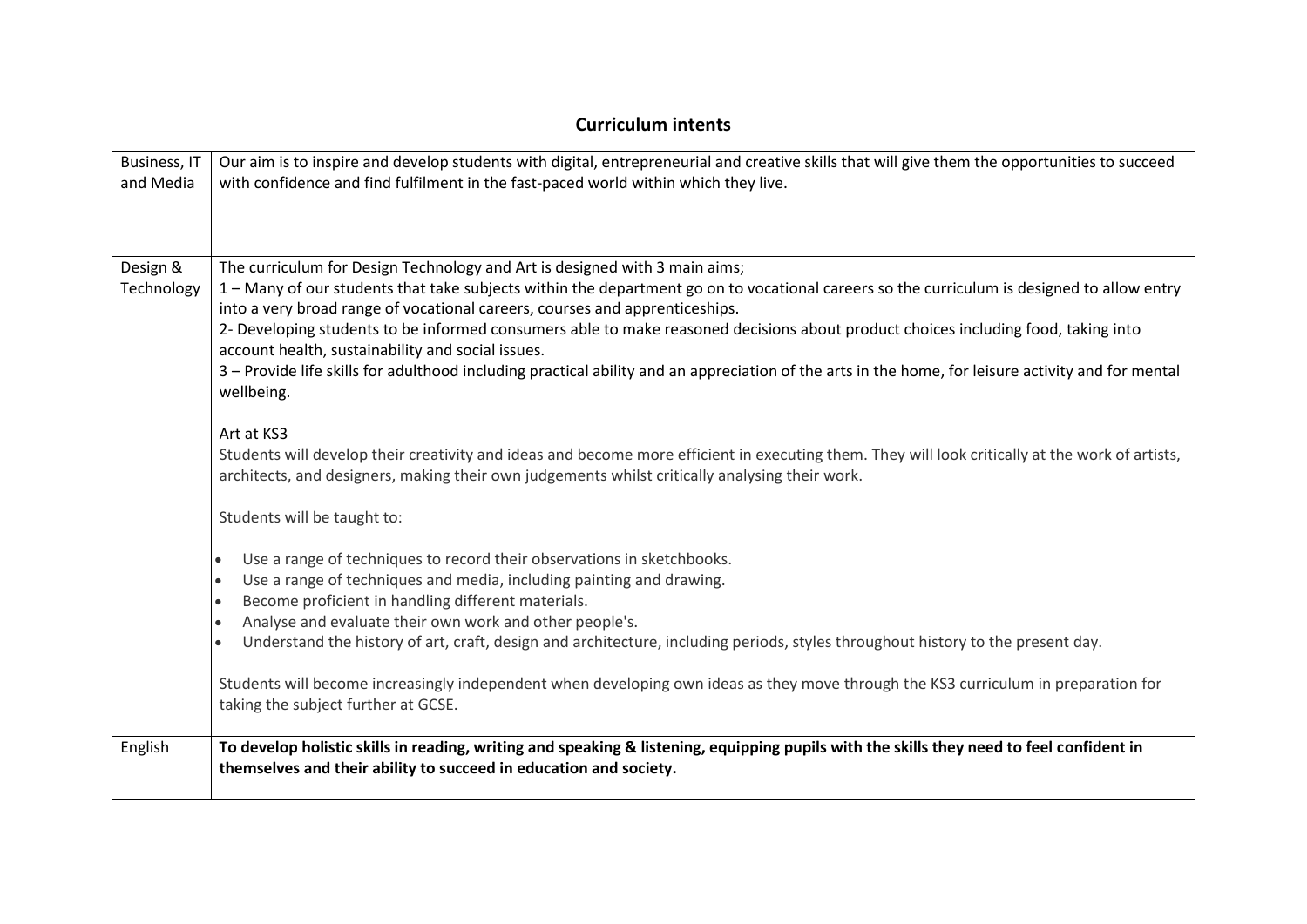| Expressive | Drama                                                                                                                                                                                                                                                                                                                                                                                                                                                                                                                                                                                                                                                                                                                                                                                                                               |
|------------|-------------------------------------------------------------------------------------------------------------------------------------------------------------------------------------------------------------------------------------------------------------------------------------------------------------------------------------------------------------------------------------------------------------------------------------------------------------------------------------------------------------------------------------------------------------------------------------------------------------------------------------------------------------------------------------------------------------------------------------------------------------------------------------------------------------------------------------|
| Arts       |                                                                                                                                                                                                                                                                                                                                                                                                                                                                                                                                                                                                                                                                                                                                                                                                                                     |
|            | Our aim is that students will gain a detailed knowledge of different styles of theatre, create opportunities for students to do their own<br>practical work that displays varied drama skills (both on and off the stage) and develop many of the skills that they will need throughout<br>their lives. These drama skills include role play, design, thought-tracking, character creation and development, structuring and developing<br>scripts, improvisation, vocal and movement work. These skills will be practised regularly in order to gain a level of success in them. The life<br>skills that they will learn and develop in drama are teamwork, empathy, confidence, creativity, independence and memory work. Thus<br>enabling our students to develop pride and confidence in both their own work and that of others. |
|            | Music<br>The Music curriculum is designed to foster a deeper understanding of music and develop students into capable performers and keen<br>composers, with the focus on perseverance to gain better musical accuracy, especially in an ensemble situation. Students, regardless of<br>previous musical experiences will be encouraged to improve their skills. The curriculum will fill gaps from KS2 and focusses on the key<br>vocabulary needed for a better understanding of music; the elements of music.                                                                                                                                                                                                                                                                                                                    |
| Humanities | Geography                                                                                                                                                                                                                                                                                                                                                                                                                                                                                                                                                                                                                                                                                                                                                                                                                           |
|            | We welcome our Apprentice Geographers to explore the changing world with us. Geography encourages young minds to evaluate and<br>analyse the ways the human world interacts with the physical world. As apprentices you will encounter the diversity of places and people<br>in the world, and to take pride in your place within it. To be confident in your understanding of natural and human environments, and how<br>to use this knowledge to be successful in your own life. Whether that is in a Geography based career, or with the skills you develop on your<br>journey with us.                                                                                                                                                                                                                                          |
|            | Throughout a student's time with us they will develop a concern for the environment and how it should be looked after now and moving<br>forwards. Students will build an understanding of the Earth's key physical and human processes and develop skills of interpreting a range<br>of sources of geographical information including through maps, numerical and quantitative data. Students will also utilise skills of<br>collecting, analysing and communicating with a range of data gathered through fieldwork.                                                                                                                                                                                                                                                                                                               |
|            | Understanding our local area is an important feature of our curriculum and areas of study will include our local town, March, the Fens, the<br>north Norfolk coastline, local agribusiness, urban regeneration in Kings Lynn and coastal management at Hunstanton.                                                                                                                                                                                                                                                                                                                                                                                                                                                                                                                                                                  |
|            |                                                                                                                                                                                                                                                                                                                                                                                                                                                                                                                                                                                                                                                                                                                                                                                                                                     |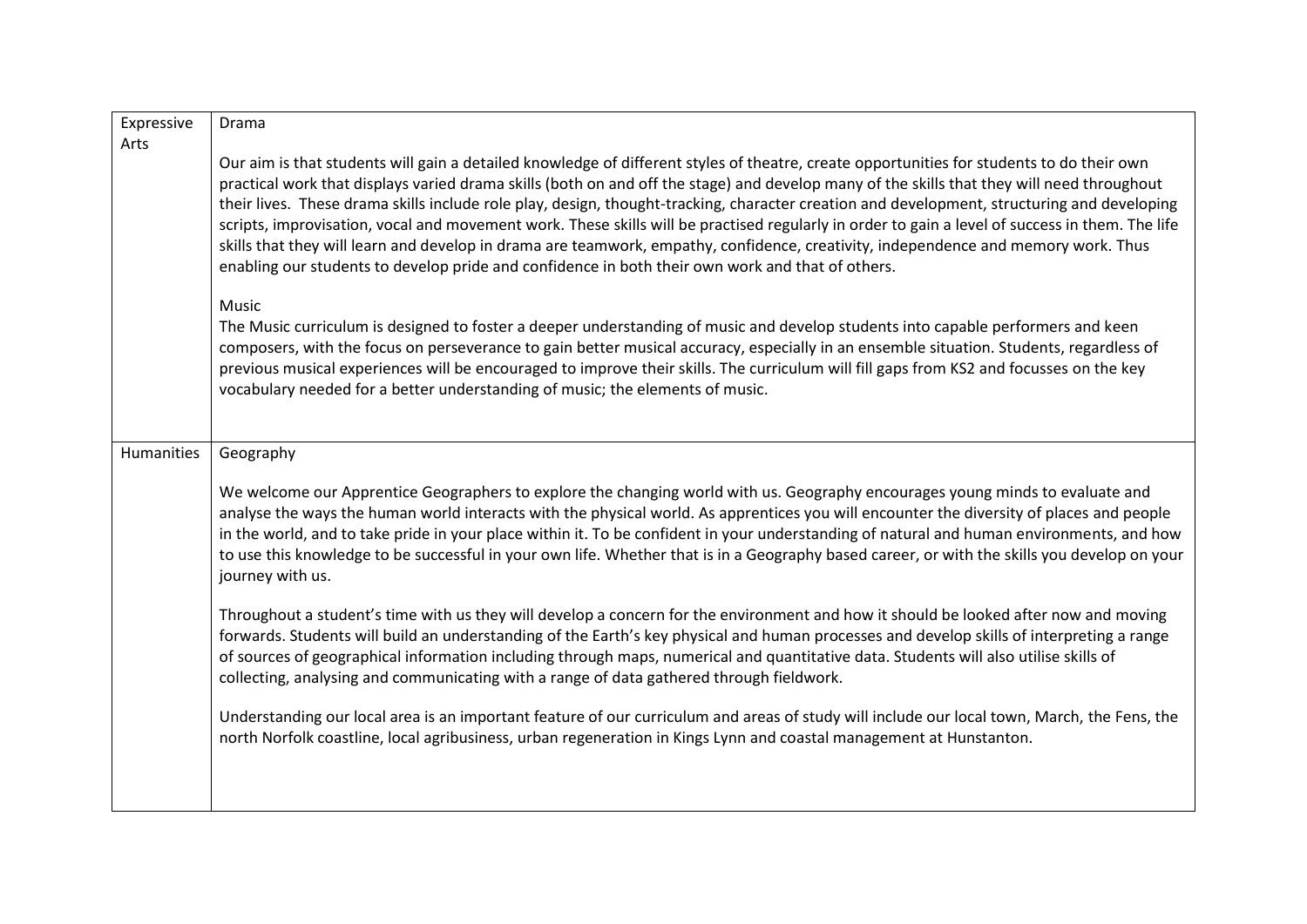#### History

We aim to instil a curiosity in each student which will make them want to discover more about the past, understand the links between past and present by connecting things through time and encourage students to delve deeper into cultures, traditions, events and people and how they have influenced the world today. Our History curriculum will provide opportunities to inspire students to think critically, question and challenge sources and interpretations, make substantiated judgements, and have the confidence to question the world around them and the reasons why society is the way that it is.

### RS

For young people to **succeed** in the modern world, they must have the **confidence** to think for themselves and seize the **opportunities** presented to them. Religious Education at Neale Wade plans to open minds and encourage young people to understand why different peoples have contrasting views of the world.

As Apprentice Philosophers our learners will be asked to explore some of the ethical questions which divide the UK and the wider world. The Religious Education classroom will create a safe environment for students to form their own opinions and develop **pride** in their own community and their place within it. Debating issues from their personal perspective and opposing perspectives are key skills needed to develop confident and successful thinkers.

In the global world, cultural capital is important for success. Religious education gives young people the opportunity to understand and appreciate the significance of key features of six major world religions and non-religious viewpoints. Through this we can promote tolerance, cultural respect, and awareness of different cultures and communities and hope that our students will become citizens who can pride themselves on being able to debate, empathise, reason and consider other's views without bias or preconceived ideas.

#### Life Skills

The aim of our Life Skills curriculum is to create **confident** individuals who are able to live healthy, safe and fulfilling lives. Our students will become responsible citizens who make informed decisions and **pride** themselves on making a positive contribution to society.

Our curriculum is influenced by the ethos, learning and relationships throughout the academy. Our spiral curriculum gives us the ability to be flexible, at times bespoke and to be innovative and current in the topics we teach. We can be reactive to events within school and society.

We strive to create a safe environment where students have the **opportunity** to explore, take risks and discuss and debate contentious issues from a personal perspective. This allows students to experience **success** in that others respect their opinions and they feel able to challenge views in a positive way which further helps to build their **confidence.**